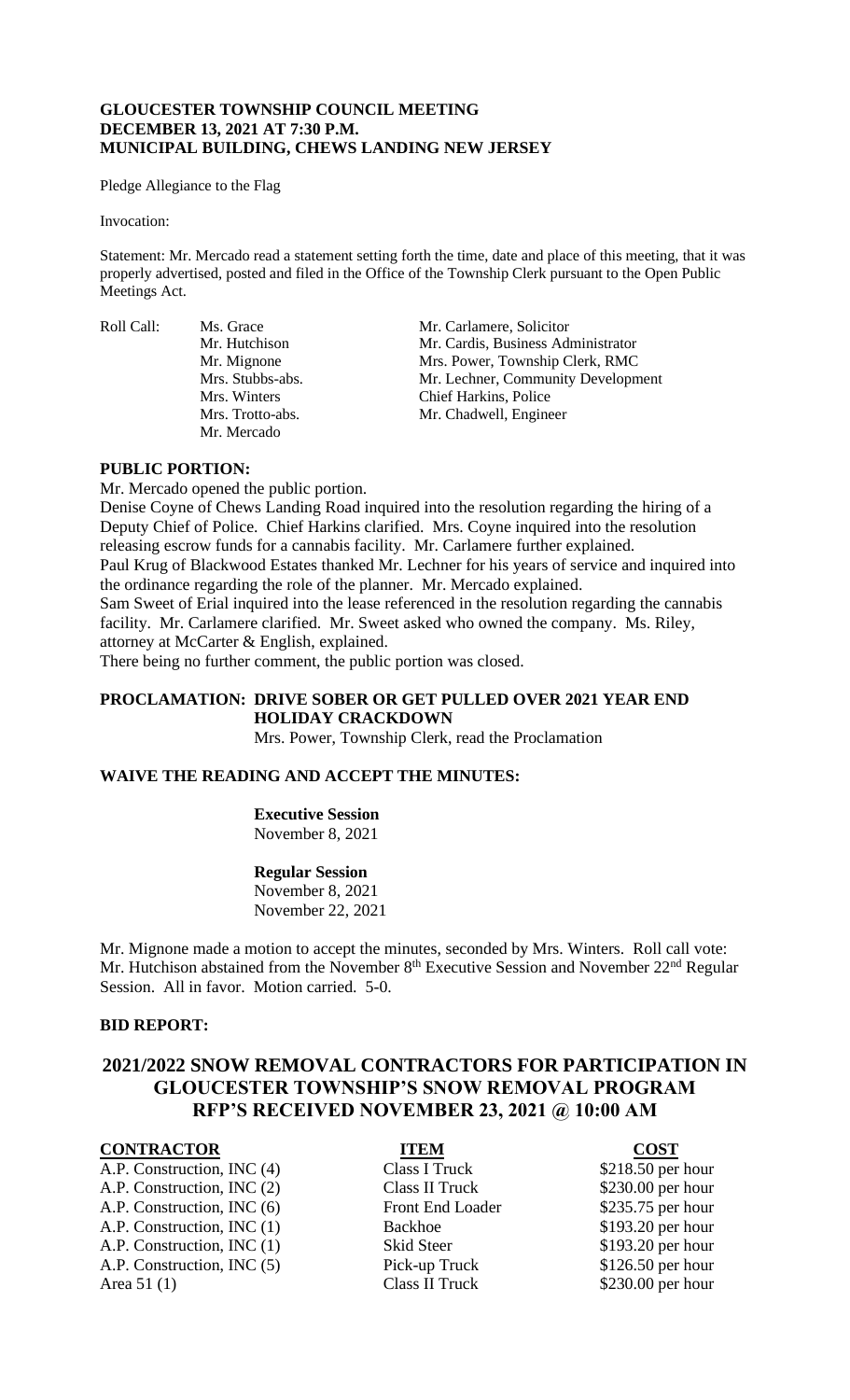| Area $51(1)$                                             | <b>Backhoe</b>          | \$193.20 per hour  |
|----------------------------------------------------------|-------------------------|--------------------|
| Area $51(1)$                                             | <b>Skid Steer</b>       | \$193.20 per hour  |
| Area 51 (2)                                              | Pick-up Truck           | $$126.50$ per hour |
| Bialowas Concrete Construction, INC (2) Class I Truck    |                         | \$218.50 per hour  |
| Bialowas Concrete Construction, INC (1) Class II Truck   |                         | \$230.00 per hour  |
| Bialowas Concrete Construction, INC (1) Front End Loader |                         | \$235.75 per hour  |
| Bialowas Concrete Construction, INC (2) Skid Steer       |                         | \$193.20 per hour  |
| Bialowas Concrete Construction, INC (6) Pick-up Truck    |                         | $$126.50$ per hour |
| Joseph's Landscaping & Irrigation (8)                    | Class I Truck           | \$218.50 per hour  |
| Joseph's Landscaping $&$ Irrigation (3)                  | Class II Truck          | \$230.00 per hour  |
| Joseph's Landscaping & Irrigation (1)                    | Front End Loader        | \$235.75 per hour  |
| Joseph's Landscaping $&$ Irrigation (6)                  | Backhoe                 | \$193.20 per hour  |
| Joseph's Landscaping $&$ Irrigation (8)                  | Skid Steer              | \$193.20 per hour  |
| Joseph's Landscaping $&$ Irrigation (3)                  | Pick-up Truck           | \$126.50 per hour  |
| Marksmen Landscaping, LLC (26)                           | Class I Truck           | $$218.50$ per hour |
| Marksmen Landscaping, LLC (2)                            | Class II Truck          | \$230.00 per hour  |
| Marksmen Landscaping, LLC (4)                            | <b>Front End Loader</b> | \$235.75 per hour  |
| Marksmen Landscaping, LLC (2)                            | <b>Backhoe</b>          | \$193.20 per hour  |
| Marksmen Landscaping, LLC (6)                            | Skid Steer              | \$193.20 per hour  |
| Marksmen Landscaping, LLC (10)                           | Pick-up Truck           | $$126.50$ per hour |

Mr. Hutchison made a motion to accept the bids, seconded by Ms. Grace. Roll call vote: All in favor. Motion carried. 5-0.

## **ORDINANCE(S) FIRST READING - INTRODUCTION**

## **O-21-15**

### **ORDINANCE AMENDING CHAPTER 2 OF THE CODE OF THE TOWNSHIP OF GLOUCESTER ENTITLED, "ADMINISTRATIVE CODE" OF THE TOWNSHIP OF GLOUCESTER**

**BE IT ORDAINED,** by the Township Council of the Township of Gloucester, County of Camden, State of New Jersey that Chapter 2 of the Code of the Township of Gloucester be and is hereby amended as follows:

SECTION 1. That Chapter 2, Article IX, "Position of Engineering", Section § 2.48, §2.49, and §2.50 be and is hereby amended as follows:

1. ARTICLE IX, POSITION OF ENGINEERING AND PLANNING

§ 2.48 Creation: Municipal Engineer

Within the administration of the Township of Gloucester there shall be the position of Municipal Engineer. The position of Municipal Engineer, previously titled under Article IX [inactive and deleted], is hereby continued. The position of Municipal Engineer shall be appointed by the Mayor with the advice and consent of Township Council, and shall serve for a term of three (3) years from the date of appointment and until the appointment and qualification of a successor, provided that the then current serving Municipal Engineer contractually extends the Professional Services Contract on a monthly basis. In lieu of appointing an individual, a firm of engineers may be appointed, with a designated member who is a licensed civil engineer of the State of New Jersey to serve in the capacity of Municipal Engineer. Compensation shall be set in an annual salary or fixed fee basis or at an hourly rate and based on actual time and expenses agreed on prior to rendering services.

§ 2.48.a Creation: Planner

Within the administration of the Township of Gloucester there shall be the position of Planner. The position of Planner, previously titled under Article XIV is hereby continued. The position of Planner shall be appointed by the Mayor with the advice and consent of Township Council and shall serve for a term of one (1) year from the date of appointment and until the appointment and qualification of a successor. Compensation shall be fixed, by the salary ordinance. He/She shall be a duly licensed Planner of the State of New Jersey. In lieu of appointing an individual, the Mayor may appoint a firm of Planners, each member of which shall be a licensed Planner of the State of New Jersey.

§ 2.49 Duties and Responsibilities: Municipal Engineer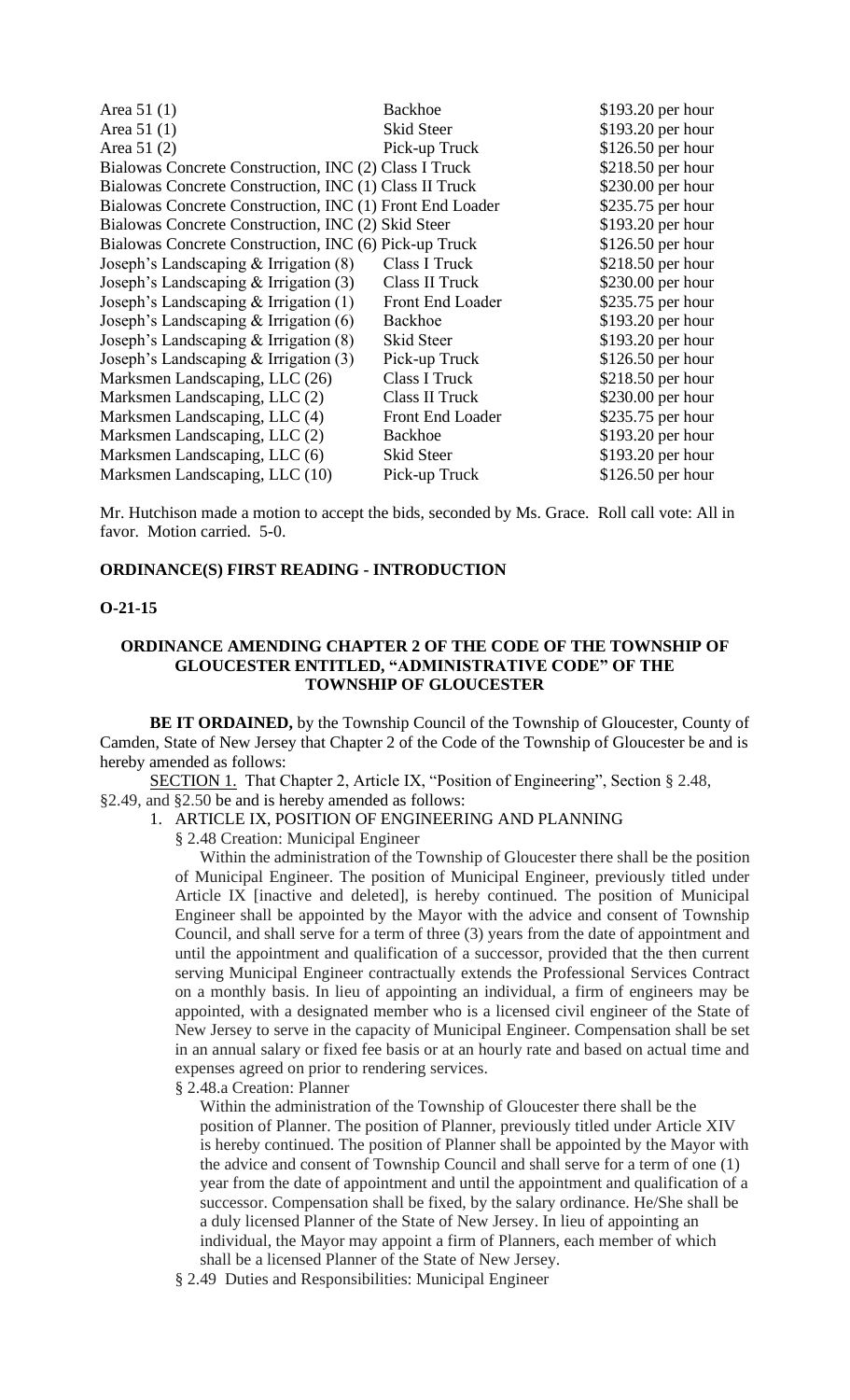The duties and responsibilities of the Municipal Engineer shall be as follows:

a.) Provide engineering services to the various departments, boards and agencies of the Township as directed by the Mayor, or as may be requested by the Township Council or other authorized authority.

b.) Prepare plans and specifications for public works and improvements undertaken by the Township.

c.) Provide and maintain maps, plans and specifications, surveys and records with respect to public property, works and facilities owned and operated by the Township government.

d.) Maintain the tax map on a current basis;

e.) Attend all Council Meetings;

§ 2.49.a Duties and Responsibilities: Planner

The duties of the Planner shall be as follows:

a.) Provide planning services to the various departments, boards and agencies of the Township as directed by the Council, Mayor or other authorized authority, as may be appointed or authorized by other statutory board of authority.

b.) Prepare all plans and specifications for public works and improvements undertaken by the Township.

c. )Attend Council meetings as may be requested by Council.

§ 2.50 Appointment of Additional Engineering Consultants

From time to time, additional engineering consultants may be appointed by the Mayor with the advice and consent of Council, or by a majority vote of the Township Council, to perform a specific task relating to Township projects. All such Municipal Engineer and engineering consultants shall execute a professional services contract in accordance with the laws of the State of New Jersey, wherein the specific task to be performed shall be defined and the rate of compensation shall be provided.

§ 2.50.a Appointment of Additional Planning Consultants

 From time to time, additional planning consultants may be appointed by the Mayor with the advice and consent of Council, for specific tasks relating to Township business. All such additional Planning Consultants shall execute a contract where-in the task to be performed shall be defined and the rate of compensation specified in accordance with the Local Public Contracts Law.

SECTION 2. That Chapter 2, Article XIV "Department of Community Development and Planning", Section § 2.65 and § 2.66.1 shall be amended as follows:

1. § 2.65 Creation; Appointment; Compensation

There is hereby created a Department of Community Development & Planning. The head of the Department of Community Development and Planning shall be the Director, who shall be appointed by the Mayor with the advice and consent of Council until appointment and qualification of a successor. He/She shall receive compensation as shall be fixed, by salary ordinance. The Director shall be the appointing authority for all technical personnel necessary to carry out the functions of the Department. He/She shall be subject to the direction and supervision of the Mayor, shall be responsible for the proper inspection of all structures within the Township. He/She shall supervise, coordinate and direct the proper disposition of all applications pertaining to Community Development, Planning Board, Zoning Board, and serve as administrative officer of the Planning Board and Zoning Board of Adjustment, and oversee the general planning development of the Township. There may be appointed by the Mayor, with the advice and consent of Council, an Assistant Director to the Director of the Department of Community Development and Planning and whose duties shall be established by the Mayor.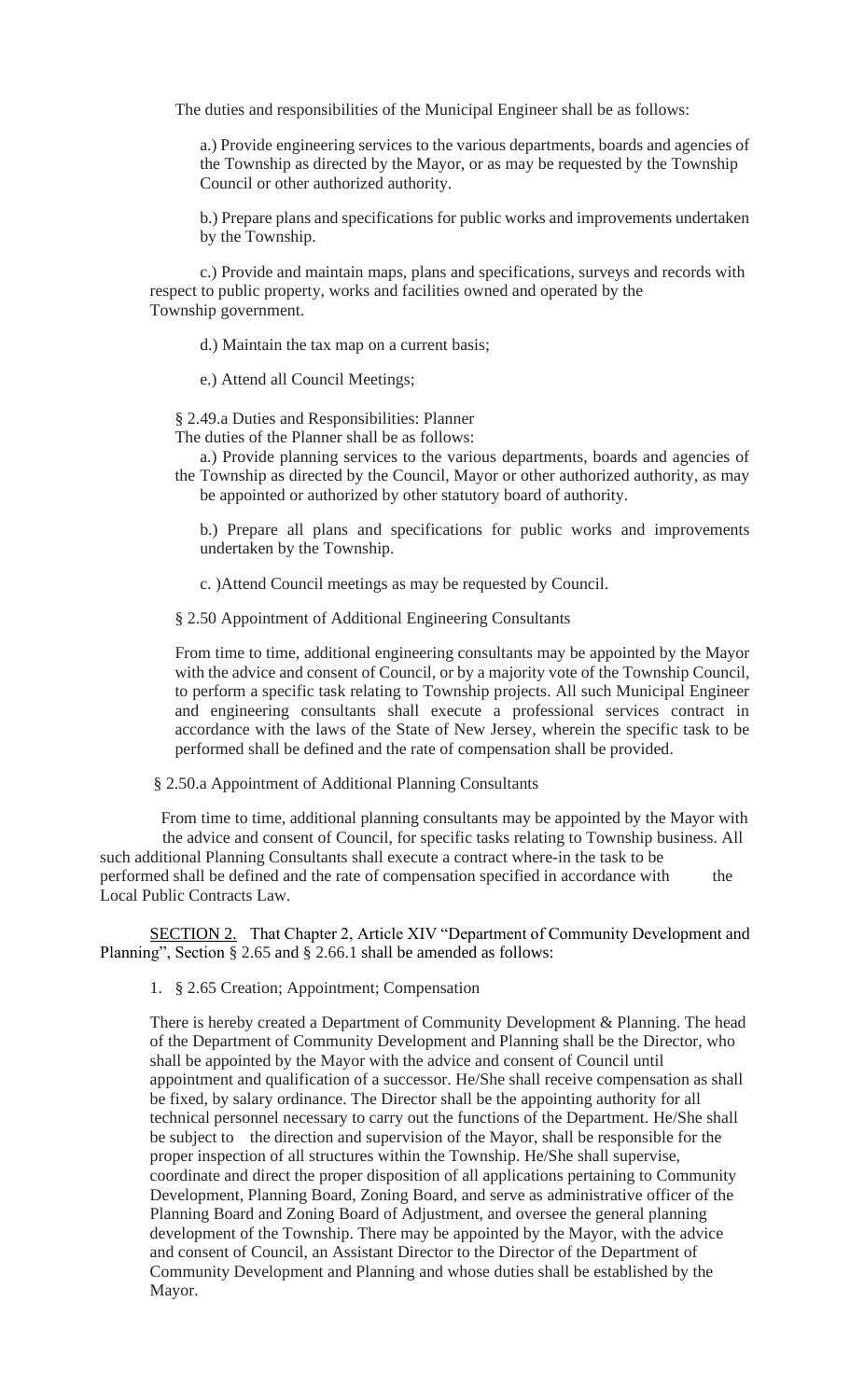2. That Chapter 2, Article XIV, "Department of Community Development and Planning" Section § 2.66.1 titled "The Duties of the Planner" and § 2.66.2 titled "Appointment of Additional Planning Consultants be and is hereby deleted from Chapter 2, Article XIV from the Code Book of the Township of Gloucester.

SECTION 3 All ordinances and provisions thereof inconsistent with the provisions of this Ordinance shall be and are hereby repealed to the extent of such inconsistency. SECTION 4. If any section, subsection or part, clause or phrase of this Ordinance shall be declared invalid by judgment of any court of competent jurisdiction, such section, subsection, part, clause or phrase shall be deemed to be severable from the remainder of the ordinance. SECTION 5. This Ordinance shall take effect immediately after final passage and publication as required by law.

Introduced: December 13, 2021 Adopted:

> Mayor David R. Mayer

\_\_\_\_\_\_\_\_\_\_\_\_\_\_\_\_\_\_\_\_\_\_\_\_\_

\_\_\_\_\_\_\_\_\_\_\_\_\_\_\_\_\_\_\_\_\_\_\_\_\_

ATTEST:

\_\_\_\_\_\_\_\_\_\_\_\_\_\_\_\_\_\_\_\_\_\_\_\_\_ Township Clerk Nancy Power, RMC

> President of Council Orlando Mercado

Mr. Hutchison made a motion to adopt on first reading, to have a second reading and public hearing on January 10, 2022 and to advertise by synopsis, seconded by Mrs. Winters. Roll call vote: All in favor. Motion carried. 5-0.

## **O-21-16**

## **ORDINANCE AMENDING CHAPTER 5 OF THE CODE OF THE TOWNSHIP OF GLOUCESTER ENTITLED, "PERSONNEL POLICY AND PROCEDURES" OF THE CODE OF THE TOWNSHIP OF GLOUCESTER**

**BE IT ORDAINED** by the Township Council of the Township of Gloucester, County of Camden, State of New Jersey that Chapter 5 of the Code of the Township of Gloucester be and is hereby amended as follows:

SECTION 1. That Chapter 5 entitled "Personnel Policy and Procedures" be and is hereby amended in its entirety.

SECTION 2. All ordinances and provisions thereof inconsistent with the provisions

this Ordinance shall be and are hereby repealed to the extent of such inconsistency.

SECTION 3. If any section, subsection or part, clause or phrase of this Ordinance shall be declared invalid by judgment of any court of competent jurisdiction, such section, subsection, part, clause or phrase shall be deemed to be severable from the remainder of the ordinance.

SECTION 4. This Ordinance shall take effect immediately after final passage and publication as required by law.

Introduced: December 13, 2021 Adopted:

> David R. Mayer Mayor

\_\_\_\_\_\_\_\_\_\_\_\_\_\_\_\_\_\_\_\_\_\_\_\_\_\_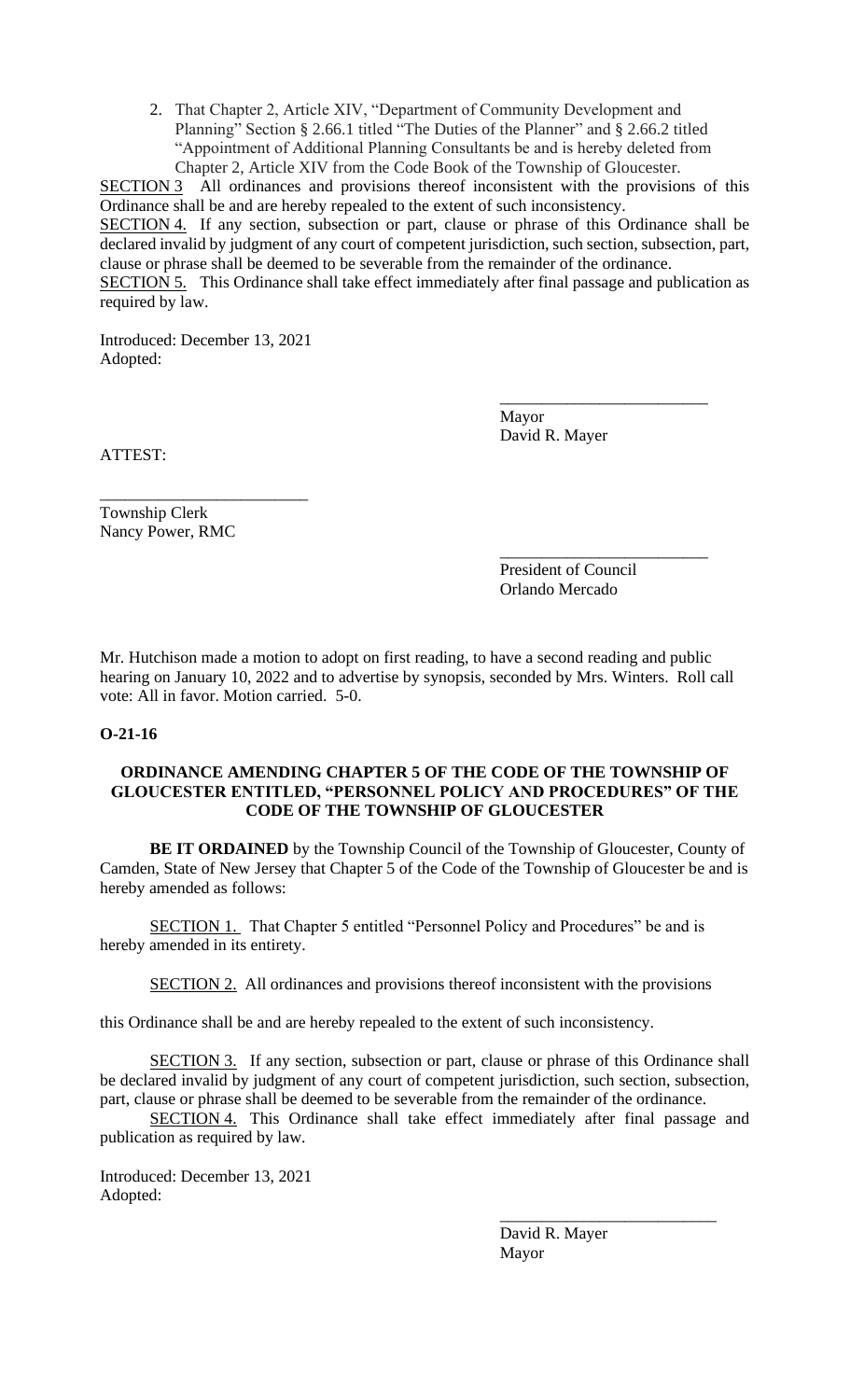ATTEST:

Township Clerk Nancy Power, RMC

\_\_\_\_\_\_\_\_\_\_\_\_\_\_\_\_\_\_\_\_\_\_\_\_\_

\_\_\_\_\_\_\_\_\_\_\_\_\_\_\_\_\_\_\_\_\_\_\_\_ President of Council Orlando Mercado

Mr. Mignone made a motion to adopt on first reading, to have a second reading and public hearing on January 10, 2022 and to advertise by synopsis, seconded by Ms. Grace. Roll call vote: All in favor. Motion carried. 5-0.

### **ORDINANCE(S) SECOND READING (PUBLIC HEARING)**

## **O-21-12 ORDINANCE OF THE TOWNSHIP OF GLOUCESTER, COUNTY OF CAMDEN AND STATE OF NEW JERSEY AMENDING ORDINANCE O-04-13 REPEALING AND ADOPTING THE BLACKWOOD WEST REDEVELOPMENT PLAN IN ACCORDANCE WITH N.J.S.A.40A:12A-1 ET SEQ., LOCAL REDEVELOPMENT AND HOUSING LAW**

Mr. Mercado opened the public hearing.

Denise Coyne of Chews Landing Road asked why a meeting from 2003 was referenced. Mr. Lechner clarified.

Paul Krug of Blackwood Estates asked how council can ensure the following through of this new plan. Mr. Mercado explained.

There being no further comment, the public hearing was closed.

Mr. Hutchison made a motion to adopt, seconded by Ms. Grace. Roll call vote: All in favor. Motion carried. 5-0.

## **O-21-14 ORDINANCE AMENDING ORDINANCE O-03-03, LAND DEVELOPMENT TO PROVIDE A MEDICAL CANNABIS DISPENSARY BY AN ALTERNATIVE TREATMENT CENTER TO INCLUDE A MARIJUANA RETAIL DISPENSARY AS A PERMITTED USE IN THE HC – HIGHWAY COMMERCIAL DISTRICT**

Mr. Mercado opened the public hearing.

Denise Coyne asked where a dispensary can be placed. Mr. Lechner explained.

Hugh Giordano of Argyle Avenue provided information supporting medical cannabis dispensaries.

Ray Polidoro of Erial expressed his concerns with this topic.

There being no further comment, the public hearing was closed.

Mr. Mignone made a motion to adopt, seconded by Mrs. Winters. Roll call vote: All in favor. Motion carried. 5

#### **CONSENT AGENDA:**

**R-21:12-328**

## **RESOLUTION AUTHORIZING PAYMENT OF BILLS**

**BE IT RESOLVED BY THE** Township Council of the Township of Gloucester, in the County of Camden, that the following bills are approved by the Township Council in accordance with the provisions of Ordinance 0-82-16 and certified by the Chief Financial Officer that the claims are proper obligation of the township, that adequate funds are available to honor these claims in the account indicated and the claim should be paid:

| <b>CURRENT ACCOUNT</b><br>Per attached computer readout of the claims presented in the amount of  |    | $\frac{1}{2}$ 9.544.484.54 |
|---------------------------------------------------------------------------------------------------|----|----------------------------|
| <b>CAPITAL ACCOUNT</b><br>Per attached computer read out of the claims presented in the amount of | S. | 527.794.76                 |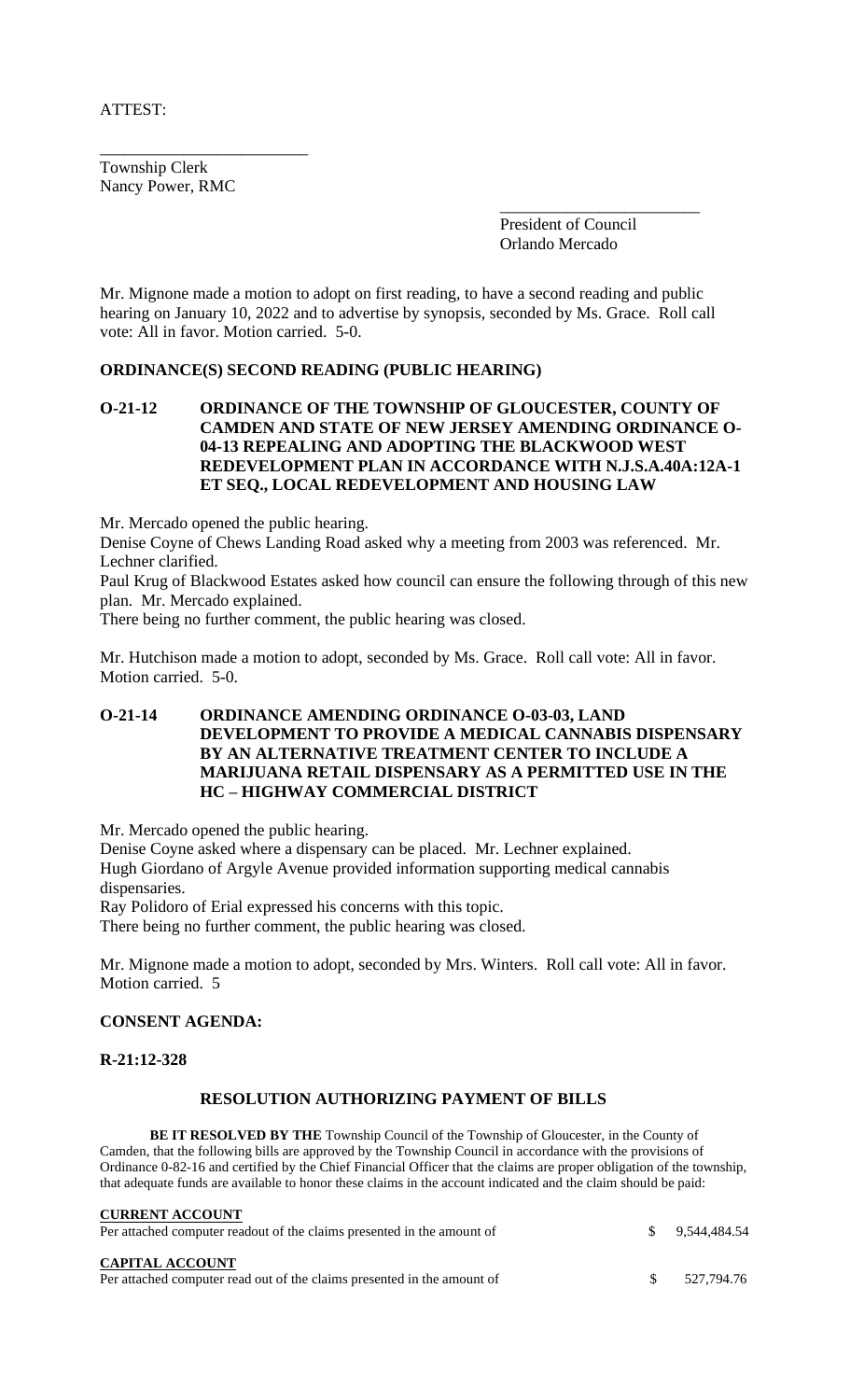| <b>ANIMAL TRUST</b><br>Per attached computer read out of the claims presented in the amount of     | \$<br>13.976.80 |
|----------------------------------------------------------------------------------------------------|-----------------|
| <b>TRUST</b><br>Per attached computer readout of the claims presented in the amount of             | \$<br>39.992.75 |
| <b>OPEN SPACE TRUST</b><br>Per attached computer readout of the claims presented in the amount of  | \$<br>2,896.79  |
| <b>DEVELOPERS ESCROW</b><br>Per attached computer readout of the claims presented in the amount of | \$<br>6.270.00  |
| <b>MANUAL CHECKS</b><br>Per attached computer readout of the claims presented in the amount of     | \$<br>63,213.83 |
| December 13, 2021<br>Adopted:                                                                      |                 |

ATTEST:

President of Council Orlando Mercado

Township Clerk, Nancy Power, RMC

\_\_\_\_\_\_\_\_\_\_\_\_\_\_\_\_\_\_\_\_\_\_\_\_\_\_

Mr. Hutchison made a motion to adopt, seconded by Mrs. Winters. Roll call vote: All in favor. Motion carried. 5-0.

### **R-21:12-329**

## **RESOLUTION AUTHORIZING REFUNDS FROM THE DEPARTMENT OF FINANCE**

**BE IT RESOLVED,** by the Township Council of the Township of Gloucester that the following refunds be and are hereby authorized:

> Project ID # 9097 553 Cross Keys Road Block 18403 Lot 20 NSPAC 1, LLC 404 Creek Crossing Blvd Hainesport, NJ 08036 Balance of unexpended escrow: \$50,000.00

Adopted: December 13, 2021

\_\_\_\_\_\_\_\_\_\_\_\_\_\_\_\_\_\_\_\_\_\_\_\_\_\_\_\_\_\_\_\_\_\_\_\_\_\_\_\_

President of Council Orlando Mercado

\_\_\_\_\_\_\_\_\_\_\_\_\_\_\_\_\_\_\_\_\_\_\_\_\_\_\_\_\_\_\_\_\_\_\_\_

ATTEST:

Township Clerk Nancy Power, RMC

Mr. Hutchison made a motion to adopt, seconded by Mrs. Winters. Roll call vote: All in favor. Motion carried. 5-0.

**R-21:12-330**

## **RESOLUTION AUTHORIZING REFUNDING OF TAXES**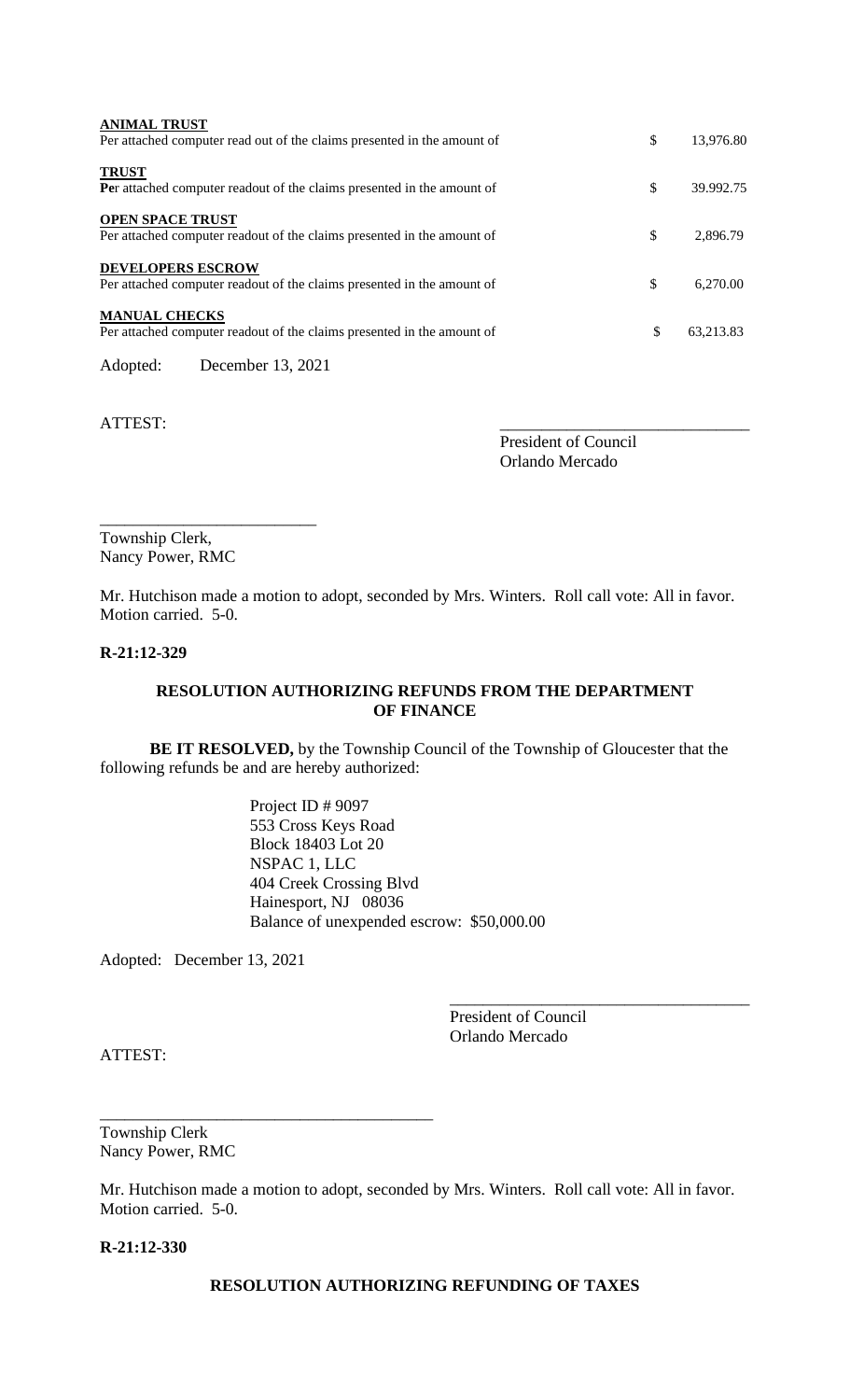**BE IT RESOLVED,** by the Township Council of the Township of Gloucester to authorize the refunding of the following credit balances:

| <b>BLOCK LOT</b> |     | NAME AND ADDRESS YEAR                                                           |      | <b>AMOUNT REASON</b> |                         |
|------------------|-----|---------------------------------------------------------------------------------|------|----------------------|-------------------------|
| 15703            | 147 | Corelogic<br>3001 Hackberry Rd.<br>Irving, $TX$ 75063<br>Attn: Heather Williams | 2021 |                      | $$1,366.63$ Overpayment |

Adopted: December 13, 2021

\_\_\_\_\_\_\_\_\_\_\_\_\_\_\_\_\_\_\_\_\_\_\_\_\_\_\_\_\_\_

President of Council Orlando Mercado

\_\_\_\_\_\_\_\_\_\_\_\_\_\_\_\_\_\_\_\_\_\_\_\_\_\_\_\_\_\_\_\_

Township Clerk Nancy Power, RMC

Mr. Hutchison made a motion to adopt, seconded by Mrs. Winters. Roll call vote: All in favor. Motion carried. 5-0.

#### **R-21:12-331**

## **RESOLUTION TO ALLOW DISABLED VETERAN OR OTHER EXEMPTIONS AND CREDITS FOR TAX YEAR 2021 4TH QUARTER AND 2022 AND TO AUTHORIZE THE TAX COLLECTOR TO CREDIT TAXES AND REFUND ANY OVERPAYMENTS**

**WHEREAS**, the following names are owners and residents of property in the Township of Gloucester, and

**WHEREAS**, they have made proper application for Total and Permanent Service-Connected Disability tax exempt status on their property designated with the block and lots listed below and,

**WHEREAS**, they have submitted proper evidence of Total and Permanent Disability rating from the U.S. Veterans Administration in accordance with State Regulations.

**THEREFORE, BE IT RESOLVED** by the Township Council of the Township of Gloucester that the Tax Collector is authorized to grant said exemption, credit property taxes as stated 2021 and 2022 and refund any resulting credit balances.

| <b>Block Lot</b><br>13605 36 | <b>Name</b><br>Eric Teel | <b>Comment</b><br><b>Add Disabled Veteran</b><br>Tax Exemption<br>As Of 10/27/21 | <b>Amount to be Credited</b><br>$2021 - $850.87$<br>$2022 - $2,552.60$<br>Assessment $-135,000$ |
|------------------------------|--------------------------|----------------------------------------------------------------------------------|-------------------------------------------------------------------------------------------------|
| 14405 1                      | Perry Barner             | <b>Add Disabled Veteran</b><br><b>Tax Exemption</b><br>As Of 10/13/21            | $2021 - $1,233.62$<br>2022 - \$3,698.08<br>Assessment $-183,300$                                |
| 16407 1                      | <b>Ronald Luton</b>      | <b>Add Disabled Veteran</b><br>Tax Exemption<br>As Of 11/01/21                   | $2021 - 1,468.74$<br>$2022 - 4,406.22$<br>Assessment $-218,400$                                 |
| 17909 7                      | <b>Wendell Morsell</b>   | <b>Add Disabled Veteran</b><br>Tax Exemption<br>As Of 10/12/21                   | $2021 - 1,830.58$<br>$2022 - 5,491.72$<br>Assessment $-278,400$                                 |
| 18322 9                      | <b>Curtis Harbin</b>     | <b>Add Disabled Veteran</b><br>Tax Exemption<br>As Of 10/12/21                   | $2021 - 206.46$<br>$2022 - 619.37$<br>Assessment $-213,400$                                     |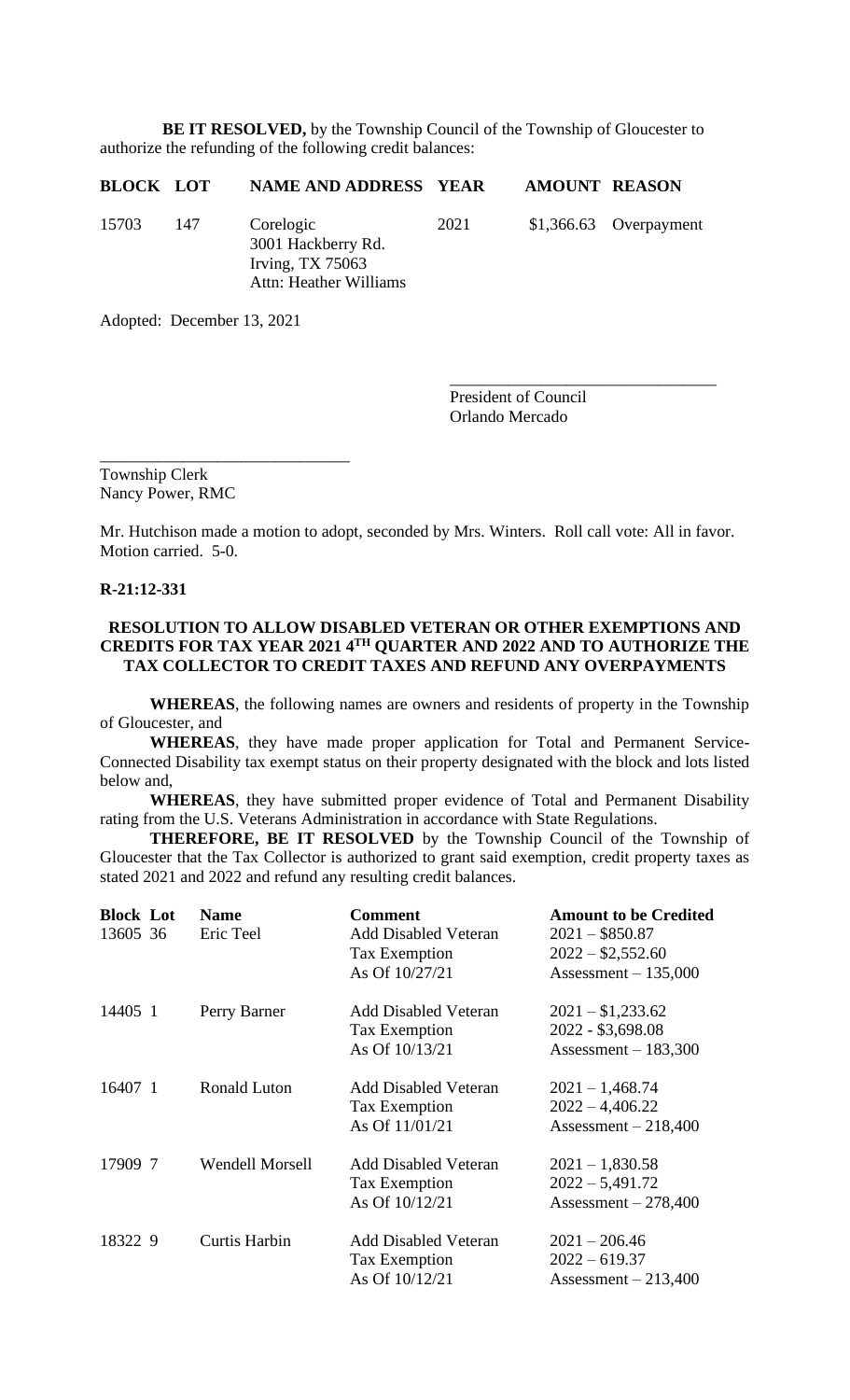19001 4 Whansley Pierre Add Disabled Veteran 2021 – 887.69 Tax Exemption 2022 – 5,322.17

As Of 11/15/21 Assessment – 263,800

Adopted: December 13, 2021

\_\_\_\_\_\_\_\_\_\_\_\_\_\_\_\_\_\_\_\_\_\_\_\_\_\_\_\_\_\_\_

President of Council Orlando Mercado

\_\_\_\_\_\_\_\_\_\_\_\_\_\_\_\_\_\_\_\_\_\_\_\_\_\_\_\_\_\_

Township Clerk Nancy Power, RMC

Mr. Hutchison made a motion to adopt, seconded by Mrs. Winters. Roll call vote: All in favor. Motion carried. 5-0.

## **R-21:12-332**

### **RESOLUTION AUTHORIZING RELEASE OF SECURITIES FOR BRYN MAWR DG, BLACKWOOD, LLC IN THE TOWNSHIP OF GLOUCESTER**

**WHEREAS,** the developer of Dollar General has supplied the Township of Gloucester with securities covering this project within the Township of Gloucester; and

**WHEREAS,** the Engineer has inspected this project and has given his report to the Township Council of the Township of Gloucester;

**NOW, THEREFORE, BE IT RESOLVED** by the Township Council of the Township of Gloucester that the performance guarantee in the amount of \$42,509.00 in the name Bryn Mawr DG, Blackwood, LLC be released.

Adopted: December 13, 2021

President of Council Orlando Mercado

ATTEST:

Township Clerk Nancy Power, RMC

Mr. Hutchison made a motion to adopt, seconded by Mrs. Winters. Roll call vote: All in favor. Motion carried. 5-0.

#### **R-21:12-333**

## **RESOLUTION AUTHORIZING RELEASE OF SECURITIES FOR THE COLONY AT CHEWS LANDING IN THE TOWNSHIP OF GLOUCESTER**

**WHEREAS,** the developer of The Colony at Chews Landing has supplied the Township of Gloucester with securities covering this project, within the Township of Gloucester; and

**WHEREAS,** the Engineer has inspected this project and has given his report to the Township Council of the Township of Gloucester;

**NOW, THEREFORE, BE IT RESOLVED** by the Township Council of the Township of Gloucester that Letter of Credit #419680 established in the original amount of \$174,928.00, reduced to the amount of \$58,309.20, be released along with a cash guarantee in the amount of \$19,436.00 in the name of RRA Colony Partners, LLC.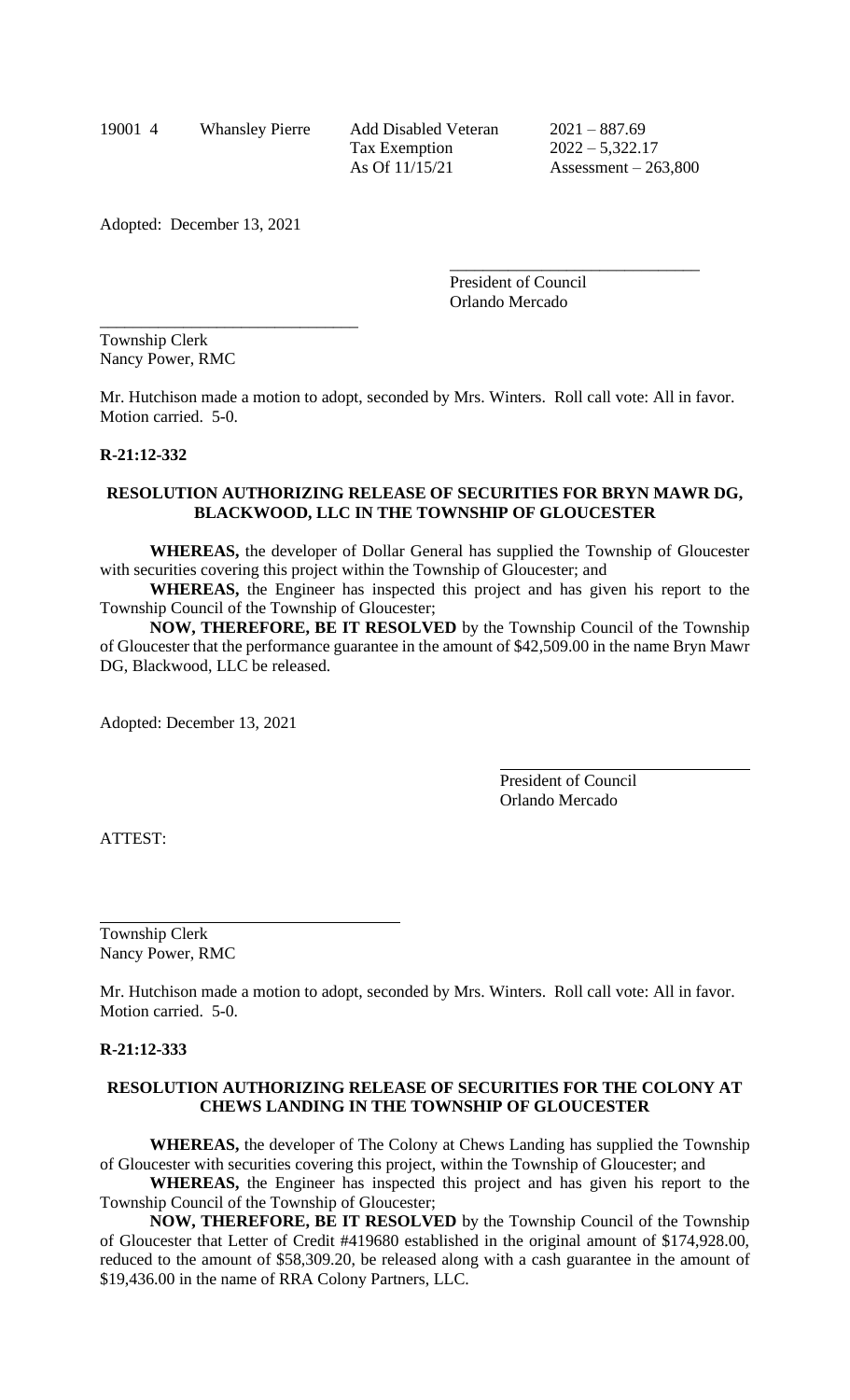Adopted: December 13, 2021

 $\mathcal{L}=\mathcal{L}=\mathcal{L}=\mathcal{L}=\mathcal{L}=\mathcal{L}=\mathcal{L}=\mathcal{L}=\mathcal{L}=\mathcal{L}=\mathcal{L}=\mathcal{L}=\mathcal{L}=\mathcal{L}=\mathcal{L}=\mathcal{L}=\mathcal{L}=\mathcal{L}=\mathcal{L}=\mathcal{L}=\mathcal{L}=\mathcal{L}=\mathcal{L}=\mathcal{L}=\mathcal{L}=\mathcal{L}=\mathcal{L}=\mathcal{L}=\mathcal{L}=\mathcal{L}=\mathcal{L}=\mathcal{L}=\mathcal{L}=\mathcal{L}=\mathcal{L}=\mathcal{L}=\mathcal{$ 

President of Council Orlando Mercado

\_\_\_\_\_\_\_\_\_\_

ATTEST:

Township Clerk Nancy Power, RMC

Mr. Hutchison made a motion to adopt, seconded by Mrs. Winters. Roll call vote: All in favor. Motion carried. 5-0.

## **R-21:12-334**

## **RESOLUTION AUTHORIZING EXECUTION OF AGREEMENT BETWEEEN THE TOWNSHIP OF GLOUCESTER AND VARIOUS CONTRACTORS FOR SNOW REMOVAL FOR 2021-2022**

**WHEREAS,** the Township Council of the Township of Gloucester, County of Camden, determined that there is a need for Snow Removal in the Township of Gloucester.

**WHEREAS,** sufficient funds have been provided, and

**WHEREAS,** the Township Council received bids or quotes,

**NOW, THEREFORE, BE IT RESOLVED** by the Township Council of the Township of Gloucester that the proper Township Officials are hereby authorized to enter into an agreement with the following contractors for snow removal at contract prices shown.

**BE IT FURTHER RESOLVED**, that the below named contractors shall provide proof of liability insurance and other appropriate insurances before delivery of a fully executed contract.

| <b>CONTRACTOR</b>                         | <b>ITEM</b>           | <b>COST</b>        |
|-------------------------------------------|-----------------------|--------------------|
| A.P. Construction, INC (4)                | <b>Class I Truck</b>  | \$218.50 per hour  |
| A.P. Construction, INC (2)                | <b>Class II Truck</b> | \$230.00 per hour  |
| A.P. Construction, INC (6)                | Front End Loader      | \$235.75 per hour  |
| A.P. Construction, INC (1)                | <b>Backhoe</b>        | \$193.20 per hour  |
| A.P. Construction, INC (1)                | <b>Skid Steer</b>     | \$193.20 per hour  |
| A.P. Construction, INC (5)                | Pick-up Truck         | \$126.50 per hour  |
| Area $51(1)$                              | <b>Class II Truck</b> | \$230.00 per hour  |
| Area $51(1)$                              | <b>Backhoe</b>        | \$193.20 per hour  |
| Area $51(1)$                              | <b>Skid Steer</b>     | \$193.20 per hour  |
| Area 51 (2)                               | Pick-up Truck         | $$126.50$ per hour |
| Bialowas Concrete Construction, INC (2)   | Class I Truck         | \$218.50 per hour  |
| Bialowas Concrete Construction, INC (1)   | Class II Truck        | \$230.00 per hour  |
| Bialowas Concrete Construction, INC (1)   | Front End Loader      | \$235.75 per hour  |
| Bialowas Concrete Construction, INC (2)   | Skid Steer            | \$193.20 per hour  |
| Bialowas Concrete Construction, INC (6)   | Pick-up Truck         | $$126.50$ per hour |
| Joseph's Landscaping $&$ Irrigation $(8)$ | Class I Truck         | \$218.50 per hour  |
| Joseph's Landscaping & Irrigation (3)     | <b>Class II Truck</b> | \$230.00 per hour  |
| Joseph's Landscaping $&$ Irrigation (1)   | Front End Loader      | \$235.75 per hour  |
| Joseph's Landscaping & Irrigation (6)     | <b>Backhoe</b>        | \$193.20 per hour  |
| Joseph's Landscaping $&$ Irrigation (8)   | Skid Steer            | \$193.20 per hour  |
| Joseph's Landscaping & Irrigation (3)     | Pick-up Truck         | \$126.50 per hour  |
| Marksmen Landscaping, LLC (26)            | Class I Truck         | \$218.50 per hour  |
| Marksmen Landscaping, LLC (2)             | Class II Truck        | \$230.00 per hour  |
| Marksmen Landscaping, LLC (4)             | Front End Loader      | \$235.75 per hour  |
| Marksmen Landscaping, LLC (2)             | <b>Backhoe</b>        | \$193.20 per hour  |
| Marksmen Landscaping, LLC (6)             | Skid Steer            | \$193.20 per hour  |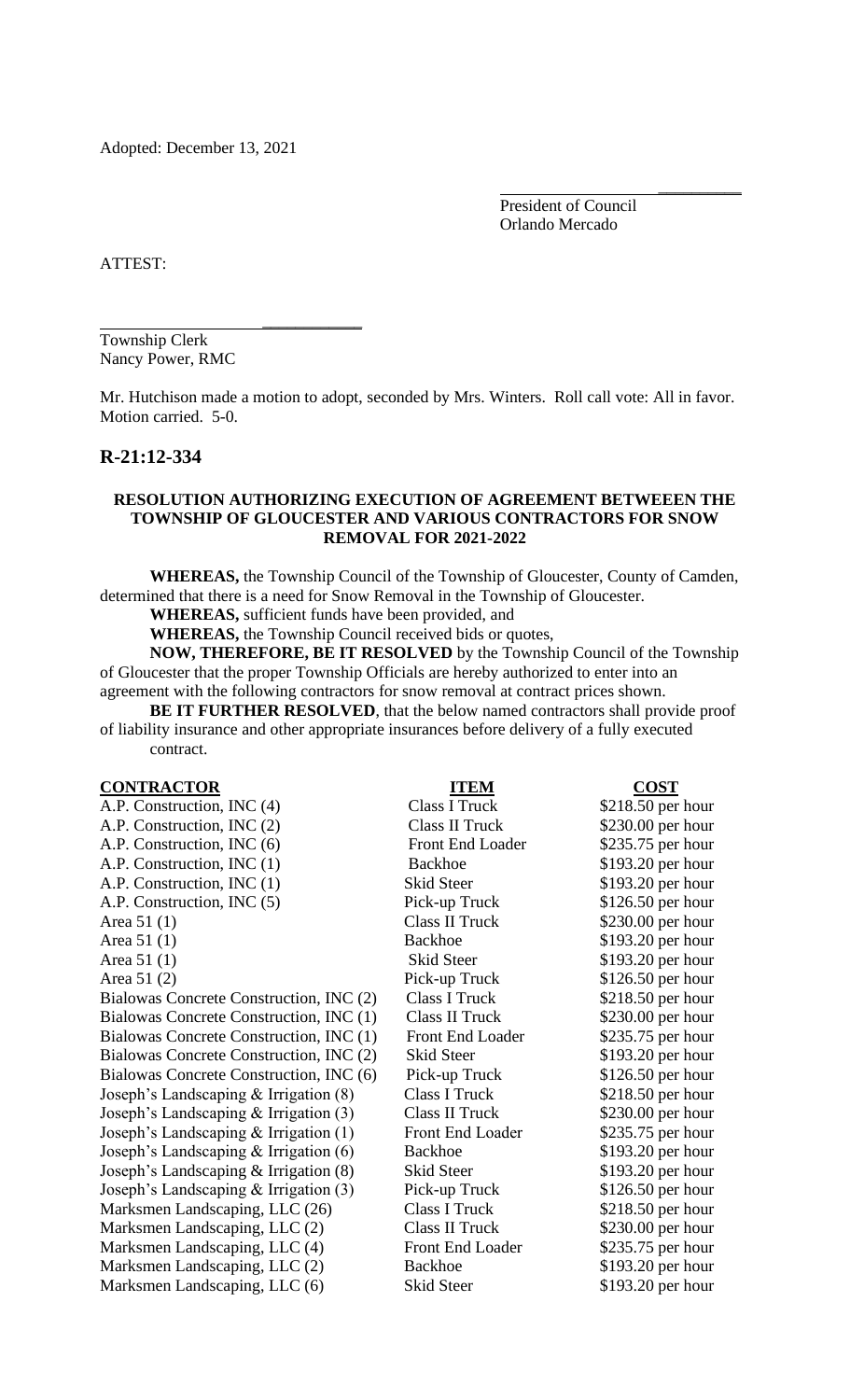Marksmen Landscaping, LLC (10) Pick-up Truck \$126.50 per hour

\_\_\_\_\_\_\_\_\_\_\_\_\_\_\_\_\_\_\_\_\_\_\_\_\_\_\_\_

Adopted: December 13, 2021

President of Council Orlando Mercado

\_\_\_\_\_\_\_\_\_\_\_\_\_\_\_\_\_\_\_\_\_\_\_\_\_\_\_\_\_\_

Township Clerk Nancy Power, RMC

Mr. Hutchison made a motion to adopt, seconded by Mrs. Winters. Roll call vote: All in favor. Motion carried. 5-0.

## **R-21:12-335**

## **RESOLUTION AUTHORIZING AND CONFIRMING THE ADVERTISING OF RFP'S FOR EMERGENCY MEDICAL SERVICES IN THE TOWNSHIP OF GLOUCESTER**

**WHEREAS,** the laws of the State of New Jersey pursuant to Public Contracts and Pay-to Play legislation authorizes requests for qualifications for various professional services and

**NOW, THEREFORE, BE IT RESOLVED** that the Soliciting of RFP's via the Gloucester Township Website is hereby confirmed, in accordance with the respective specifications provided through the office of the Business Administrator for the following position:

## **EMERGENCY MEDICAL SERVICES**

Adopted: December 13, 2021

\_\_\_\_\_\_\_\_\_\_\_\_\_\_\_\_\_\_\_\_\_\_\_\_\_\_\_\_\_\_\_\_\_\_\_\_\_

President of Council Orlando Mercado

\_\_\_\_\_\_\_\_\_\_\_\_\_\_\_\_\_\_\_\_\_\_\_\_\_\_\_\_\_\_\_\_\_\_\_

ATTEST:

Township Clerk Nancy Power, RMC

Mr. Hutchison made a motion to adopt, seconded by Mrs. Winters. Roll call vote: All in favor. Motion carried. 5-0.

#### **R-21:12-336**

## **RESOLUTION AUTHORIZING EXECUTION AND DELIVERY OF AGREEMENT BETWEEN TOWNSHIP OF GLOUCESTER AND TEAMSTERS LOCAL UNION 676 - DISPATCHERS UNIT CONTRACT**

**BE IT RESOLVED** by the Township Council of the Township of Gloucester, County of Camden, State of New Jersey, that the proper officials be and are hereby authorized to execute the agreement between the Township of Gloucester and Teamster's Local Union 676 for Dispatchers for the period of January 1, 2021 to December 31, 2024.

Adopted: December 13, 2021

\_\_\_\_\_\_\_\_\_\_\_\_\_\_\_\_\_\_\_\_\_\_\_\_\_\_\_\_\_\_\_\_\_

ATTEST:

President of Council Orlando Mercado

\_\_\_\_\_\_\_\_\_\_\_\_\_\_\_\_\_\_\_\_\_\_\_\_\_\_\_\_\_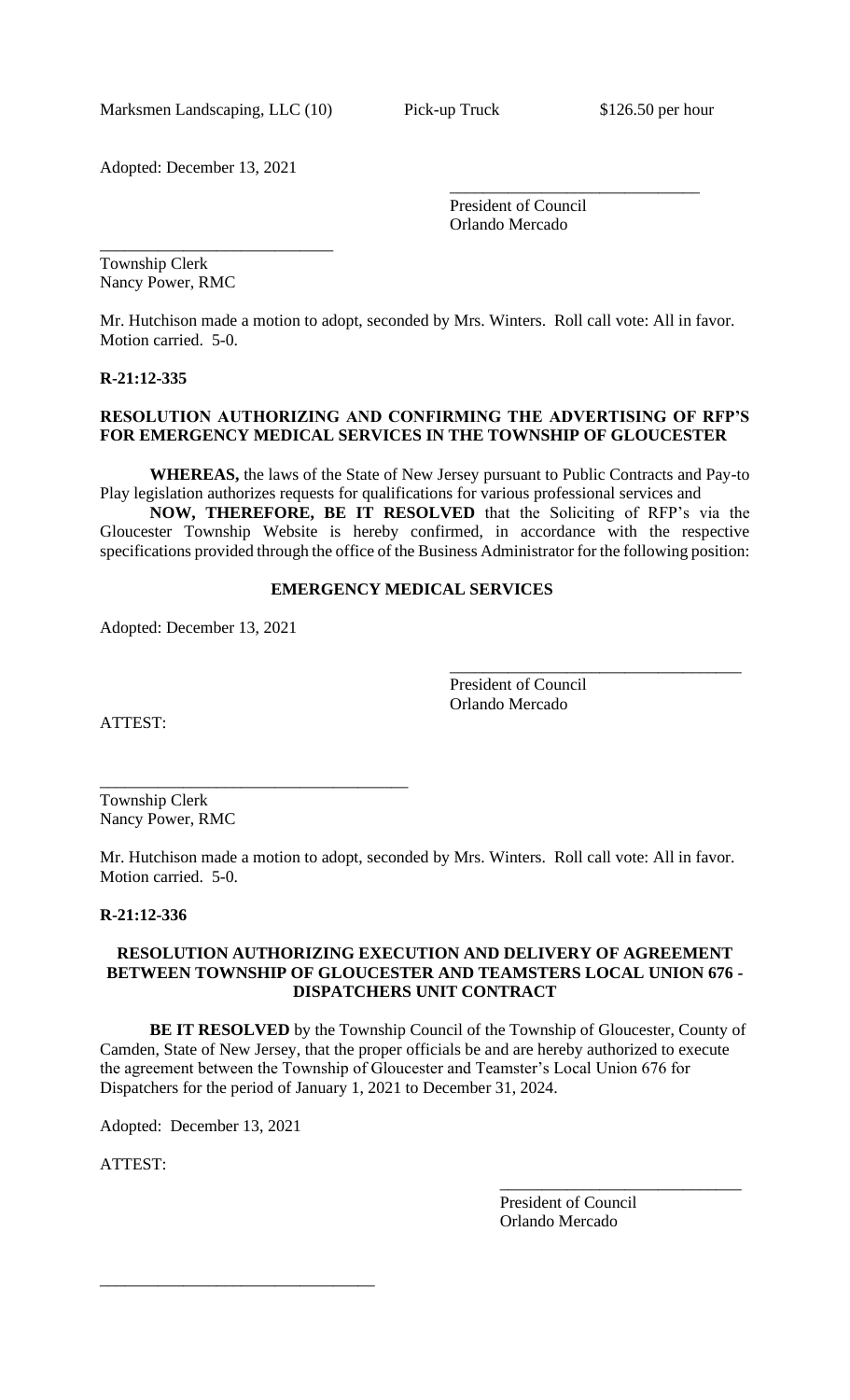Township Clerk Nancy Power, RMC

Mr. Hutchison made a motion to adopt, seconded by Mrs. Winters. Roll call vote: All in favor. Motion carried. 5-0.

#### **R-21:12-337**

## **RESOLUTION OF THE TOWNSHIP COUNCIL OF THE TOWNSHIP OF GLOUCESTER AFFIRMING THE EMPLOYMENT AGREEMENT WITH THE DEPUTY CHIEF OF POLICE**

**WHEREAS,** the Township of Gloucester is party to an individual employment agreement ("Agreement") with the Deputy Chief of Police; and

**WHEREAS**, the Agreement has a term commencing December 6, 2021 through December 31, 2022; and

 **WHEREAS**, in order to provide clarified contractual language, the Township and the Deputy Chief have drafted an Agreement; and

 **WHEREAS,** the Township and the Deputy Chief have provided for terms and conditionS to extend through December 31, 2022.

**NOW, THEREFORE, BE IT RESOLVED,** the Township Council of the Township of Gloucester hereby authorizes the Mayor to review and to execute said Agreement upon its finalization.

Adopted: December 13, 2021

ATTEST:

President of Council Orlando Mercado

\_\_\_\_\_\_\_\_\_\_\_\_\_\_\_\_\_\_\_\_\_\_\_\_\_\_\_\_\_\_\_\_\_

Township Clerk Nancy Power, RMC

\_\_\_\_\_\_\_\_\_\_\_\_\_\_\_\_\_\_\_\_\_\_\_\_\_\_\_\_\_\_\_\_\_\_\_\_\_

Mr. Hutchison made a motion to adopt, seconded by Mrs. Winters. Roll call vote: All in favor. Motion carried. 5-0.

#### **R-21:12-338**

#### **A RESOLUTION OF SUPPORT FOR THE APPLICATION OF RESINATE BLISS, LLC TO OPEN A CANNABIS CULTIVATOR AND/OR CANNABIS MANUFACTURER AT 553 BERLIN-CROSS KEYS ROAD IN THE TOWNSHIP OF GLOUCESTER**

**WHEREAS**, Resinate Bliss LLC ("Resinate Bliss") has notified the Mayor and the Township Council of its intent to submit an application to the New Jersey Cannabis Regulatory Commission ("CRC") for a Class 1 Cultivation License and Class 2 Manufacturing License to operate adult-use cannabis cultivation and manufacturing facilities at premises located at 553 Berlin-Cross Keys Road; and

**WHEREAS**, cannabis cultivation and manufacturing facilities are permitted uses in the NVBP Zone in Gloucester Township if it satisfies bulk requirements set forth by the Township; and

**WHEREAS**, the premises located at 553 Berlin-Cross Keys Road are within the NVBP Zone of Gloucester Township and satisfy the bulk, lot size, yard size, lot area, and distance requirements set forth by Gloucester Township; and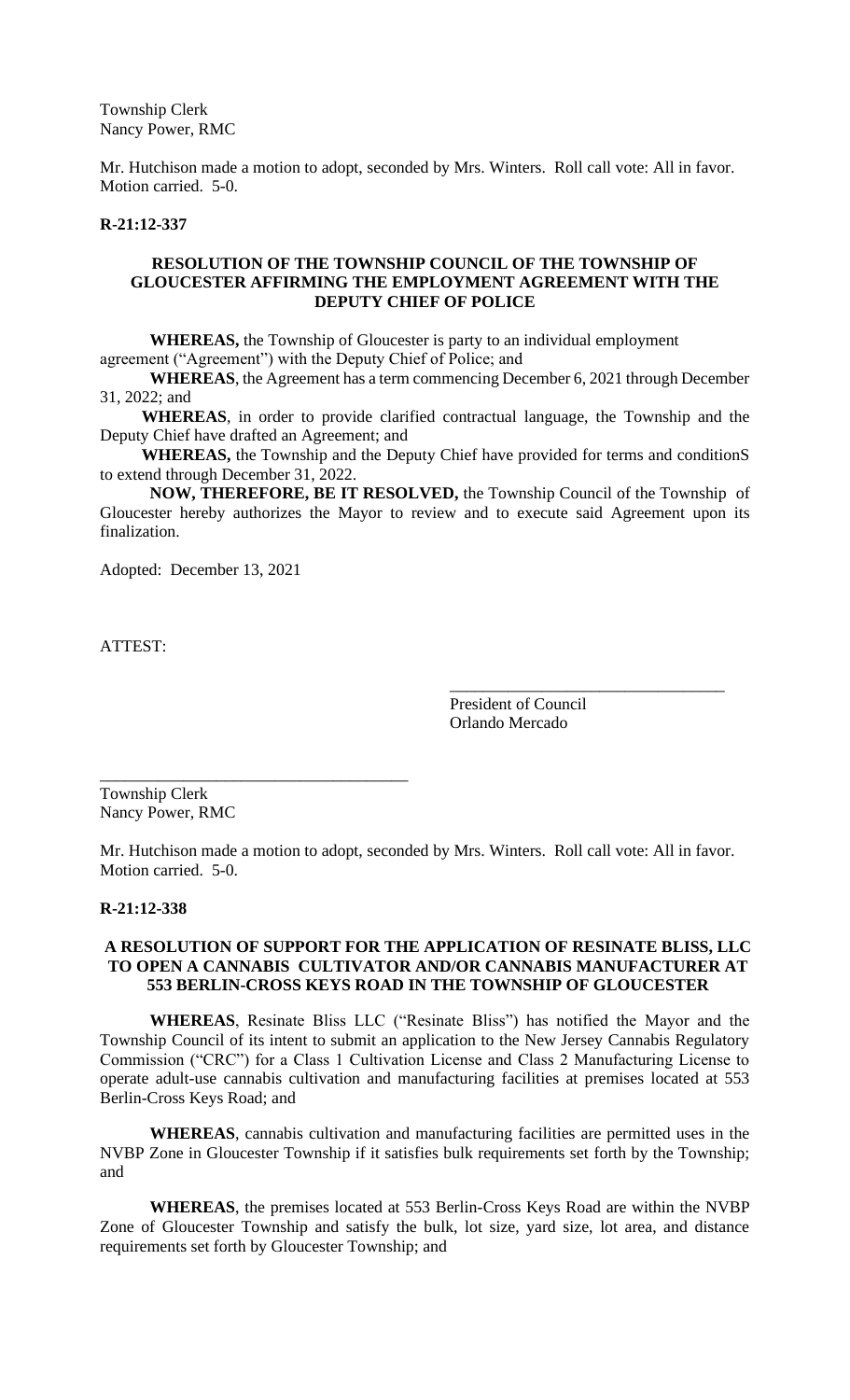**WHEREAS**, N.J.A.C. 17:30-5.1(g)(1) requires a Municipality with a governing body to demonstrate local support for the suitability of a cannabis business's proposed location to the CRC by adopting a resolution evidencing the suitability of the proposed location by indicating that the intended location is appropriately located or otherwise suitable for activities related to the operations of the proposed cannabis business; and

**WHEREAS**, as set forth in Ordinance No. O-21-09, Gloucester Township Code requires that subject to the authority of the CRC to approve and issue cannabis licenses authorized by law, any applicant desiring to conduct business as a cannabis establishment within the Township shall be required to separately obtain the approval of Gloucester Township pursuant to the Township's local authority under N.J.S.A. 24:6I-45(c)(2); and

**NOW, THEREFORE BE IT RESOLVED** that Gloucester Township has determined that the premises located at 553 Berlin-Cross Keys Road are appropriately located within the Township's NVBP Zone and suitable for the operation of a cannabis cultivation facility and a cannabis manufacturing facility, subject to approval by Gloucester Township;

**BE IT FURTHER RESOLVED** that the Gloucester Township Council supports the application of Resinate Bliss to the State of New Jersey CRC for a Class 1 Cultivation Facility and Class 2 Manufacturing Facility to open and operate at 553 Berlin-Cross Keys Road in Gloucester Township; and

**BE IT FURTHER RESOLVED** that upon receipt of Resinate Bliss's application from the CRC, Gloucester Township is hereby authorized to review said application for compliance with all state and local licensing requirements, and thereafter recommend further action as may be necessary on the issuance of a local cannabis retail license to Resinate Bliss to operate at 553 Berlin-Cross Keys Road pursuant to Gloucester Township Code, conditioned upon the CRC awarding a cultivation and/or manufacturing license to Resinate Bliss. Upon satisfaction of all local requirements, the Township Council may issue a notification of award.

Adopted: December 13, 2021

\_\_\_\_\_\_\_\_\_\_\_\_\_\_\_\_\_\_\_\_\_\_\_\_\_\_

President of Counicl Orlando Mercado

\_\_\_\_\_\_\_\_\_\_\_\_\_\_\_\_\_\_\_\_\_\_\_\_\_\_\_\_\_\_

Township Clerk Nancy Power, RMC

Mr. Hutchison made a motion to adopt, seconded by Mrs. Winters. Roll call vote: All in favor. Motion carried. 5-0.

# **REGULAR AGENDA:**

## **R-21:12-339**

## **RESOLUTION TO MAKE BUDGET TRANSFERS BETWEEN APPROPRIATIONS IN THE CY 2021 GENERAL FUND BUDGET**

**WHEREAS,** certain CY 2021 Budget Appropriation balances are expected to be insufficient for the remainder of the year;

**NOW, THEREFORE BE IT RESOLVED** by the Mayor and Council of the Township of Gloucester, that in accordance with N.J.S.A. 40A:4-58, the Treasurer be and is hereby authorized to make transfers between appropriations in the CY 2021 Budget of the Township of Gloucester, as follows:

| <b>ACCOUNT#</b> | <b>ACCOUNT TITLE</b> | FROM | тл |
|-----------------|----------------------|------|----|
|                 |                      |      |    |

1-01-20-110-004-200 Public Information OE \$10,500.00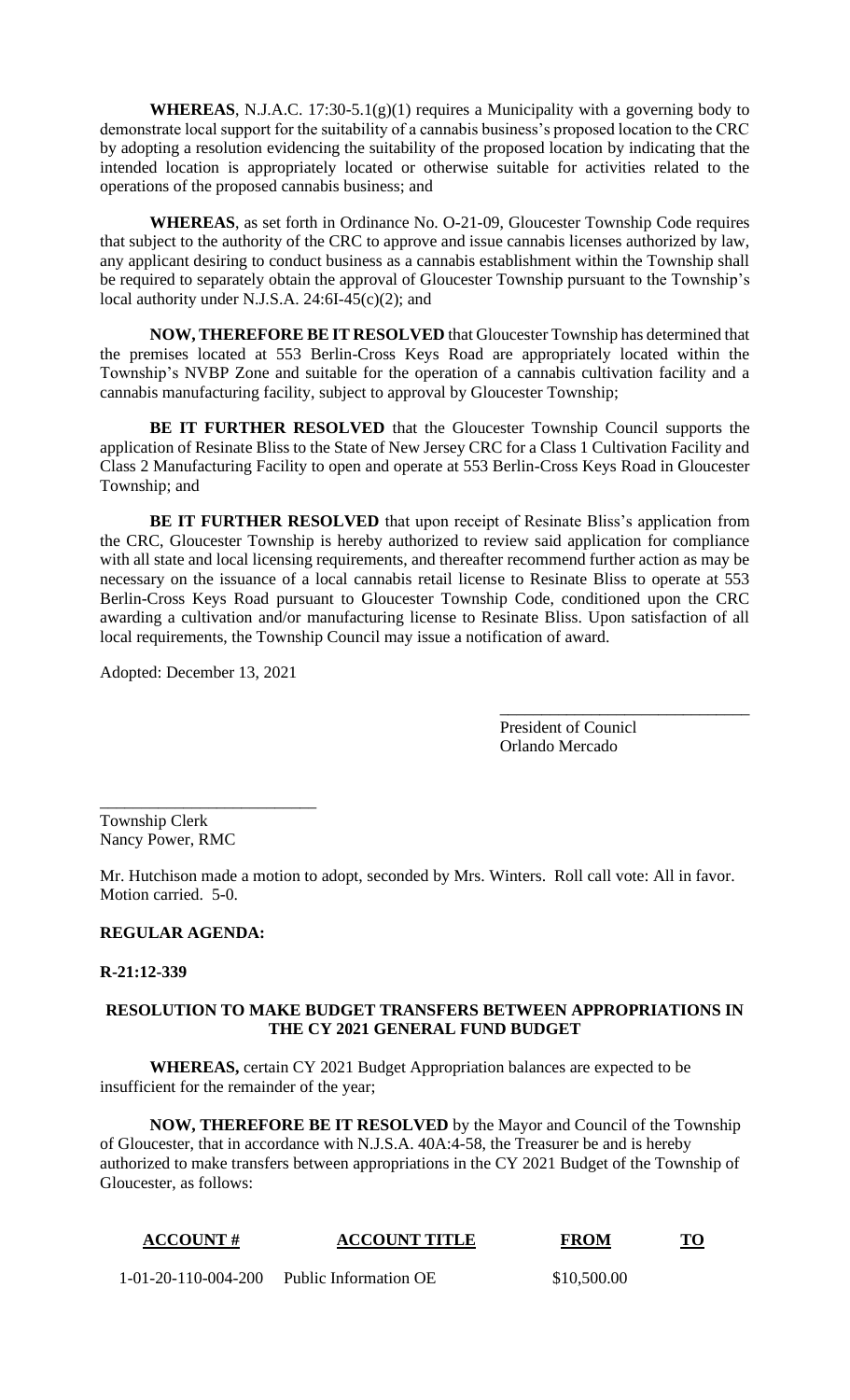| 1-01-20-140-000-200 | Data Processing OE              | 25,000.00    |              |
|---------------------|---------------------------------|--------------|--------------|
| 1-01-20-150-000-100 | <b>Tax Assessment SW</b>        | 40,000.00    |              |
| 1-01-20-155-000-200 | <b>Township Attorney OE</b>     |              | \$20,000.00  |
| 1-01-22-195-000-100 | <b>Construction Code SW</b>     | 20,000.00    |              |
| 1-01-22-200-001-100 | Code Enforcement SW             | 18,000.00    |              |
| 1-01-23-210-000-200 | Liability Insurance OE          | 70,000.00    |              |
| 1-01-23-215-000-200 | <b>Workers Compensation OE</b>  |              | 50,000.00    |
| 1-01-23-220-000-200 | Group Insurance OE              |              | 150,000.00   |
| 1-01-25-240-004-100 | Police Admin SW                 | 10,000.00    |              |
| 1-01-25-240-005-100 | Police Special Officers SW      |              | 18,000.00    |
| 1-01-25-250-000-100 | <b>Police Communications SW</b> |              | 65,000.00    |
| 1-01-26-290-000-200 | <b>Streets OE</b>               | 100,000.00   |              |
| 1-01-26-300-000-100 | <b>Public Works SW</b>          | 14,000.00    |              |
| 1-01-26-300-000-200 | Public Works OE                 | 10,000.00    |              |
| 1-01-26-305-000-200 | <b>Sanitation OE</b>            |              | 53,000.00    |
| 1-01-26-315-000-200 | Vehicle Maintenance OE          |              | 15,000.00    |
| 1-01-27-340-000-200 | <b>Animal Control OE</b>        |              | 50,000.00    |
| 1-01-28-375-000-200 | Parks & Playgrounds OE          | 30,000.00    |              |
| 1-01-30-415-000-200 | <b>Compensated Absences</b>     |              | 5,500.00     |
| 1-01-31-430-000-200 | <b>Electricity OE</b>           |              | 60,000.00    |
| 1-01-31-435-000-200 | <b>Street Lighting OE</b>       | 39,000.00    |              |
| 1-01-31-446-000-200 | Heating OE                      |              | 10,000.00    |
| 1-01-31-460-000-200 | Gasoline OE                     |              | 100,000.00   |
| 1-01-32-465-000-200 | Sanitation Landfill Disposal OE | 120,000.00   |              |
| 1-01-43-490-000-100 | <b>Municipal Court SW</b>       | 100,000.00   |              |
| 1-01-43-490-000-200 | Municipal Court OE              |              | 10,000.00    |
|                     |                                 | \$606,500.00 | \$606,500.00 |
|                     |                                 |              |              |

Adopted: December 13, 2021

\_\_\_\_\_\_\_\_\_\_\_\_\_\_\_\_\_\_\_\_\_\_\_\_\_\_\_\_\_\_\_\_

President of Council Orlando Mercado

\_\_\_\_\_\_\_\_\_\_\_\_\_\_\_\_\_\_\_\_\_\_\_\_\_\_\_\_\_\_

## ATTEST:

Township Clerk Nancy Power, RMC

Mr. Hutchison made a motion to adopt, seconded by Mrs. Winters. Roll call vote: All in favor. Motion carried. 5-0.

#### **REGULAR AGENDA:**

#### **R-21:12-340**

## **RESOLUTION AUTHORIZING EXECUTION AND DELIVERY OF AGREEMENT BETWEEN THE TOWNSHIP OF GLOUCESTER AND RESINATE BLISS LLC TO LEASE CERTAIN PROPERTIES LOCATED AT 553 BERLIN-CROSS KEYS ROAD TO OPERATE A CANNABIS CULTIVATOR AND/OR CANNABIS MANUFACTURER**

**WHEREAS**, certain property located at 553 Berlin-Cross Keys Road is designated as in need of redevelopment and located in the NVBP zone; and

**WHEREAS**, the property located at 553 Berlin-Cross Keys Road has remained vacant for several years; and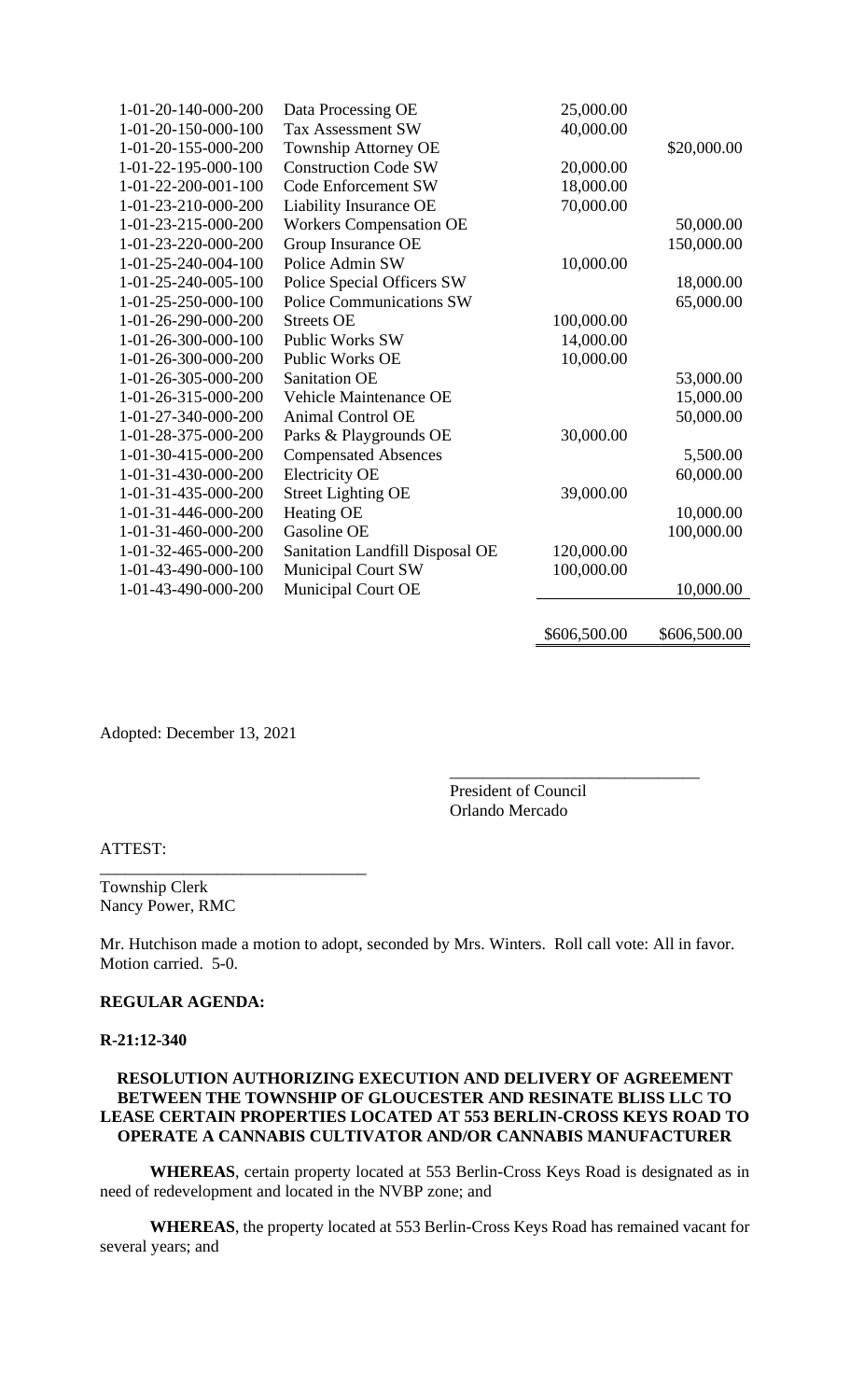**WHEREAS**, Resinate Bliss LLC has notified the Mayor and the Township Council of its intent to submit an application to the New Jersey Cannabis Regulatory Commission ("CRC") for a Class 1 Cultivation License and Class 2 Manufacturing License to operate adult-use cannabis cultivation and manufacturing facilities at premises located at 553 Berlin-Cross Keys Road; and

**WHEREAS**, cannabis cultivation and manufacturing facilities are permitted uses in the NVBP Zone in Gloucester Township if it satisfies bulk requirements set forth by the Township; and

**WHEREAS**, the premises located at 553 Berlin-Cross Keys Road are within the NVBP Zone of Gloucester Township and satisfy the bulk, lot size, yard size, lot area, and distance requirements set forth by Gloucester Township; and

**WHEREAS**, Gloucester Township and Resinate Bliss LLC intend on entering into a lease agreement whereby Gloucester Township will lease the premises located at 553 Berlin-Cross Keys Road to Resinate Bliss LLC; and

**WHEREAS**, Gloucester Township may lease township-owned property to private entities when the property is in an area designated in need of redevelopment pursuant to the Local Redevelopment and Housing Law, N.J.S.A. 40A:12A-1, *et seq.*; and

**WHEREAS**, Resinate Bliss LLC will redevelop the property for an adult-use cannabis cultivation and manufacturing facility; and

**WHEREAS**, pursuant to N.J.A.C. 17:30-7.10, Resinate Bliss LLC requires as part of its application a certification of landlord that the landlord is aware that the tenant's use of the premises will involve cannabis cultivation and manufacturing activities; and

**WHEREAS**, the Township is aware of and approves of Resinate Bliss LLC's intent to operate a cannabis cultivation and manufacturing facility on the premises leased to it by the Township of Gloucester located at 553 Berlin-Cross Keys Road; and

**THEREFORE BE IT RESOLVED** that Gloucester Township Council supports the application of Resinate Bliss to the State of New Jersey CRC for a Class 1 Cultivation Facility and Class 2 Manufacturing Facility to open and operate at 553 Berlin-Cross Keys Road in Gloucester Township; and

**BE IT FURTHER RESOLVED** that on the issuance of a local cannabis retail license to Resinate Bliss to operate at 553 Berlin-Cross Keys Road pursuant to Gloucester Township Code, conditioned upon the CRC awarding a cultivation and/or manufacturing license to Resinate Bliss, Gloucester Township will lease the property located at 553 Berlin-Cross Keys Road to Resinate Bliss LLC for the purposes of operating a Class 1 Cultivation and Class 2 Manufacturing facility; and

**BE IT FURTHER RESOLVED** that the Mayor of Gloucester Township shall be authorized to sign an Expression of Intent or similar agreement to lease the property located at 553 Berlin-Cross Keys Road to Resinate Bliss LLC;

**BE IT FURTHER RESOLVED** that the Mayor of the Township of Gloucester shall certify that the Township is aware of and approves Resinate Bliss LLC's intent to use the leased premises located at 553 Berlin-Cross Keys Road for a cannabis cultivation and manufacturing facility.

Adopted: December 13, 2021

\_\_\_\_\_\_\_\_\_\_\_\_\_\_\_\_\_\_\_\_\_\_\_\_\_\_\_\_\_\_\_\_

President of Council Orlando Mercado

\_\_\_\_\_\_\_\_\_\_\_\_\_\_\_\_\_\_\_\_\_\_\_\_\_\_\_\_\_\_

ATTEST:

Township Clerk Nancy Power, RMC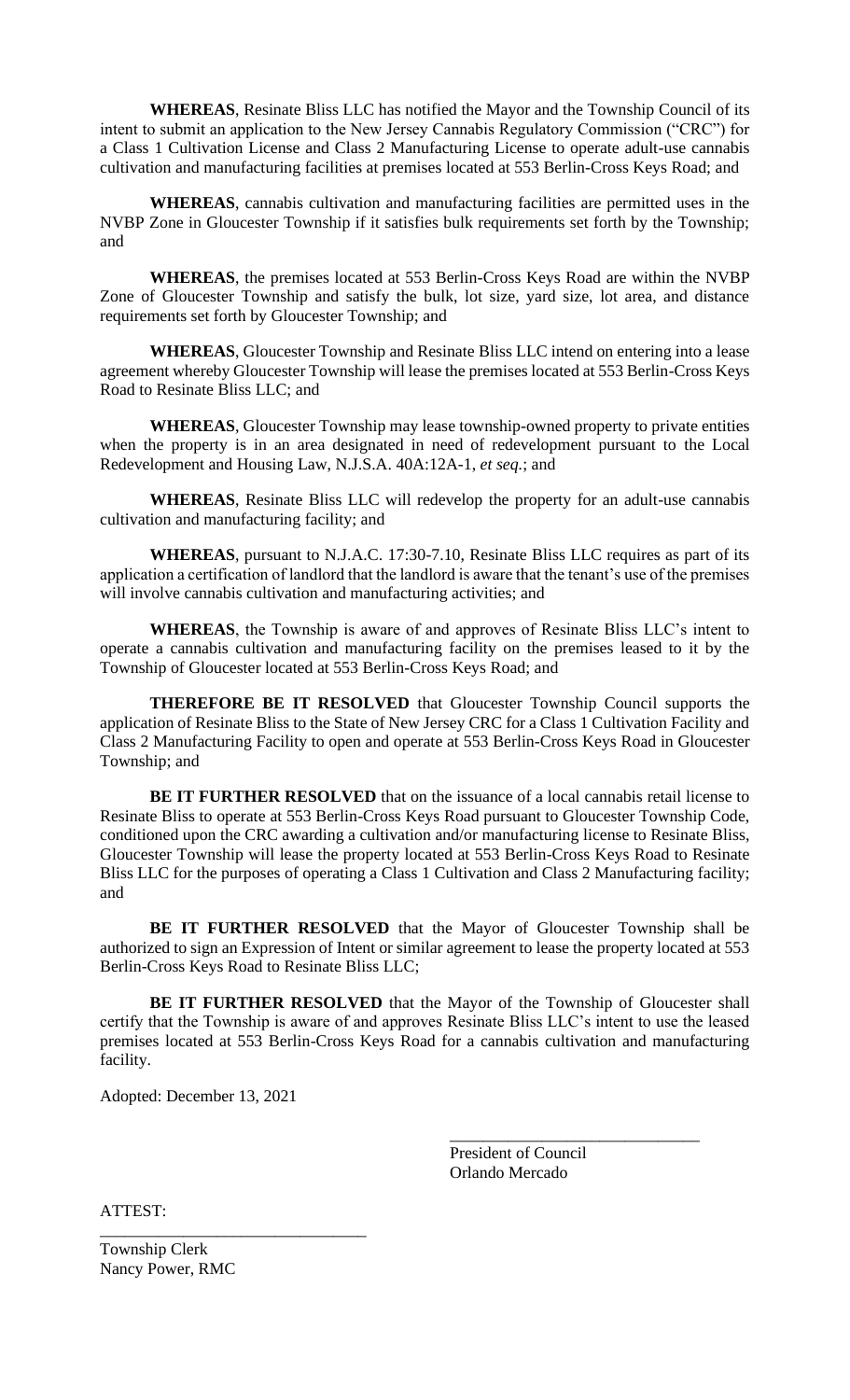Mr. Hutchison made a motion to adopt, seconded by Mr. Mignone. Roll call vote: All in favor. Motion carried. 5-0.

## **GT E-GOV ACCESS:**

Elizabeth Dugan of Blenheim had the following questions for council:

*As everyone is aware, Gloucester Township as well as Mainstage decided to cancel the Pumpkin Festival, the Food and Craft Beer event, and the Trunk-or-Treat event which were scheduled during the month of October (on 10/3, 10/16, and 10/29, respectively). The last two events were cancelled due to COVID concerns.* 

*Council took issue with me questioning the rationale for cancelling the October events and mentioned that they were not sure if events in the upcoming months would take place. However, there was a tree lighting event sponsored by Gloucester Township held last night (12/12) attended by a decent crowd, and a good number of them were not wearing masks or standing 6 feet apart.*

*I present to council the following COVID new case statistics for each date mentioned above for Camden County from the New York Times:*

*10/3 - 111 new cases, 156 average over 7 days*

*10/16 - 97 new cases, 106 average over 7 days* 

*10/29 - 80 new cases, 96 average over 7 days*

*12/12 - 221 new cases, 254 average over 7 days*

*On the dates that the events were cancelled, the cases in our county were about half or more of yesterday's cases.* 

*Regarding the above, I have the following questions:*

*1. Please explain why the event last night was not cancelled, but the events in October were given that the cases in our County were much higher last night than they were on the 3 dates in October?* Mr. Mercado stated Pumpkin Festival was cancelled because Mainstage could not secure enough volunteers. Mr. Mercado explained the Food and Truck Festival was cancelled because there were not enough vendors able to attend and volunteers from the Scholarship Committee. Mr. Mercado explained Trunk and Treat was cancelled because thousands of children would be standing in line for hours. Mr. Mercado explained the Tree Lighting Ceremony was organized by the Mayor's Office and coordinated with the Police Department.

*2. If the Township was concerned about COVID spreading in crowds, why were there no reasonable precautions taken to protect the crowd last night such as handing out masks or keeping the crowd spaced out?* Mr. Mercado explained vaccinations and boosters are available and possibly came into play as to why the event occurred.

*3. Would you agree that you did not want any political candidates running against the incumbents to attend the October events during a major election year, and that's why the events were cancelled?* Mr. Mercado stated this was a safety concern and staffing/vendor concern.

## **PUBLIC PORTION:**

Mr. Mercado opened the public portion.

Ray Polidoro of Erial asked for an update regarding the Market to Affordable Program. Mr. Mercado explained the program has been suspended. Mr. Polidoro asked for information regarding the land deal. Mr. Carlamere explained. Mr. Polidoro referenced the marijuana facility in Bellmawr. Chief Harkins clarified the original ordinance addressed air filtration. Denise Coyne of Chews Landing Road had questions regarding the leasing of the land for the dispensary. A discussion was held.

Sam Sweet of Erial is following up on his request for minutes from the Economic Development Committee. Mr. Sweet expressed his concerns regarding representation.

Paul Krug of Blackwood Estates expressed his concerns with business owners being landlocked during the Christmas Parade. Mr. Krug suggested the township notify business owners to obtain a permit to sell food during the event. Mr. Krug expressed his concerns with council not receiving the minutes from the Planning Board. Mr. Krug asked for an update regarding the information he provided for turf rolling rental equipment. Mr. Krug expressed his concerns with the township limiting itself with one dispensary company.

Dawn Sabello of Little Gloucester Road asked for information regarding Little Pond Golf Course. Mr. Carlamere clarified. Ms. Sabello asked council to clarify issues for the public. There being no further comment, the public portion was closed.

#### **POLLING OF DIRECTORS:**

Mr. Lechner thanked the mayor, council, and the residents for giving him the opportunity to be the township's planner. Mr. Mercado spoke of Mr. Lechner's kindness and professionalism. Chief Harkins updated council regarding enhanced operations at the outlets and dwi controls. Chief Harkins thanked Target for helping the police department with Shop with a Cop.